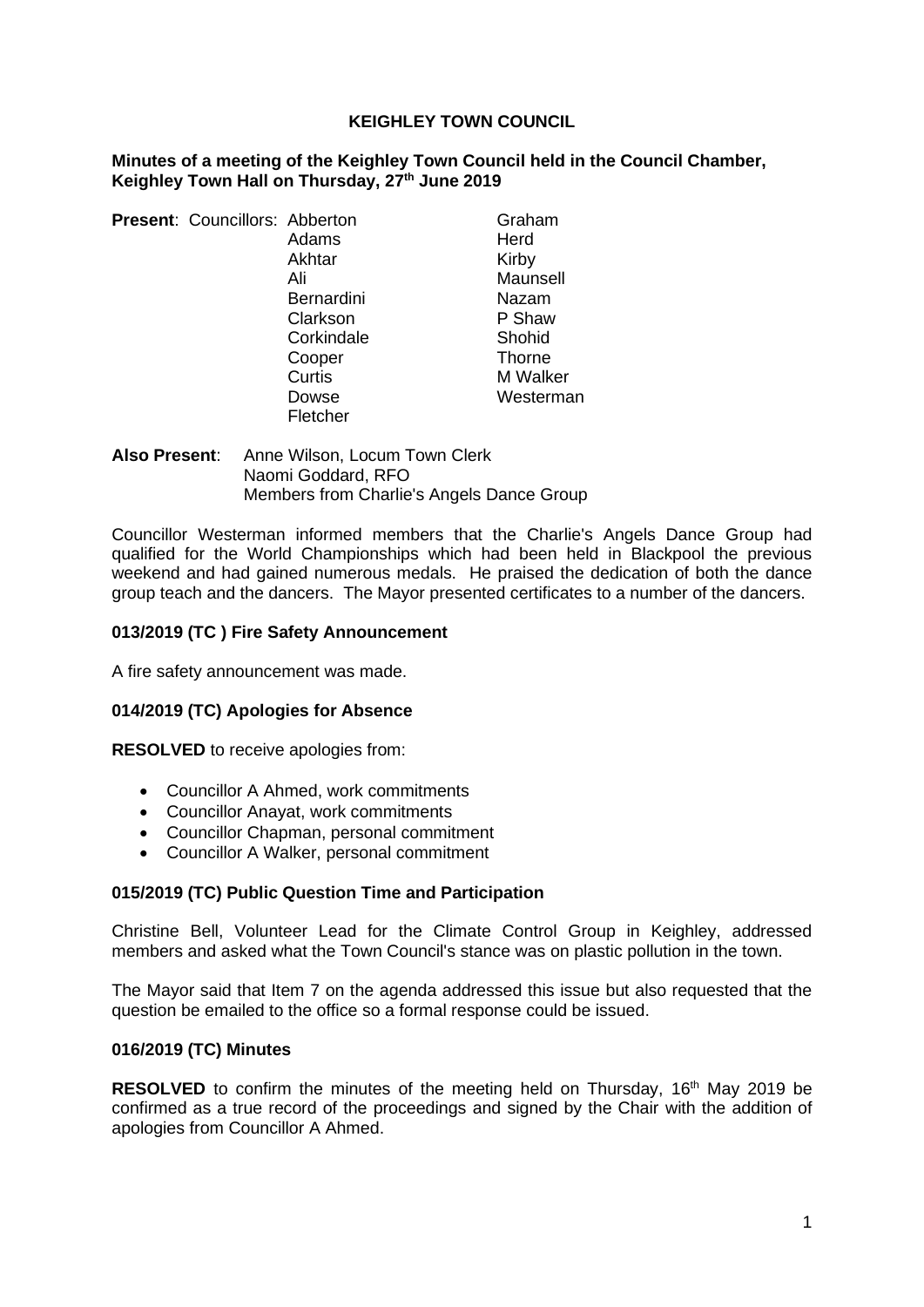A member queried the fact that ballots were held for committee membership yet some Councillors were on more than one committee. The Locum Town Clerk confirmed she would respond to the query directly after the meeting.

# **017/2019 (TC) Committee Minutes**

There were only two sets of minutes available which were from the Planning Committee on the  $21^{st}$  May and  $4^{th}$  June.

**RESOLVED** to confirm the minutes of the Planning Committee on the 21<sup>st</sup> May and 4<sup>th</sup> June 2019 and the recommendations contained therein with the amendment of removing Councillor P Shaw from being Chair on the 4<sup>th</sup> June minutes.

# **018/2019 (TC) Finance**

The RFO informed members that the signed Annual Return had been received earlier that day from the Internal Auditors and by law it had to be signed and returned on Friday,  $28<sup>th</sup>$ June 2019 and then published on the Council's website on Monday, 1<sup>st</sup> July 2019. She also said that if any amendments were required they could be made following the published date.

Members reviewed the Annual Return and congratulated the office staff, especially the RFO, as these were one of the best accounts the Town Council had returned.

- **018.1** Members received the Internal Auditors Report.
- **018.2** Members received and adopted the end of year, 31<sup>st</sup> March 2019, Accounts and Reconciliation Statement.
- **018.3** Members confirmed and approved the Annual Governance Statement.
- **018.4 RESOLVED** that the Annual Return be confirmed and approved by Keighley Town Council.

## **019/2019 (TC) Motion to Full Council**

## **RESOLVED** that:

- 1. Keighley Town Council endorses efforts initiated by the Oakworth Community Trust and East Morton to work towards "Plastic Free" status for the villages and also endorses the efforts of the Plastic Free Keighley group which is currently being established.
- 2. Keighley Town Council follows in the direction of other Councils (both District and Parish) and declares a "Climate Emergency" in acknowledgement of the serious environmental threat which exists.
- 3. Keighley Town Council (through the relevant committee) operates an internal recycling scheme, in line with most households and other organisations, and will also consider adopting the TerraCycle scheme utilised by the Oakworth Community Trust.
- 4. Keighley Town Council, alongside other local groups and organisations, considers working towards making Keighley a "Plastic Free" town.
- 5. Keighley Town Council investigate the use of solar and wind power for the Civic Centre.